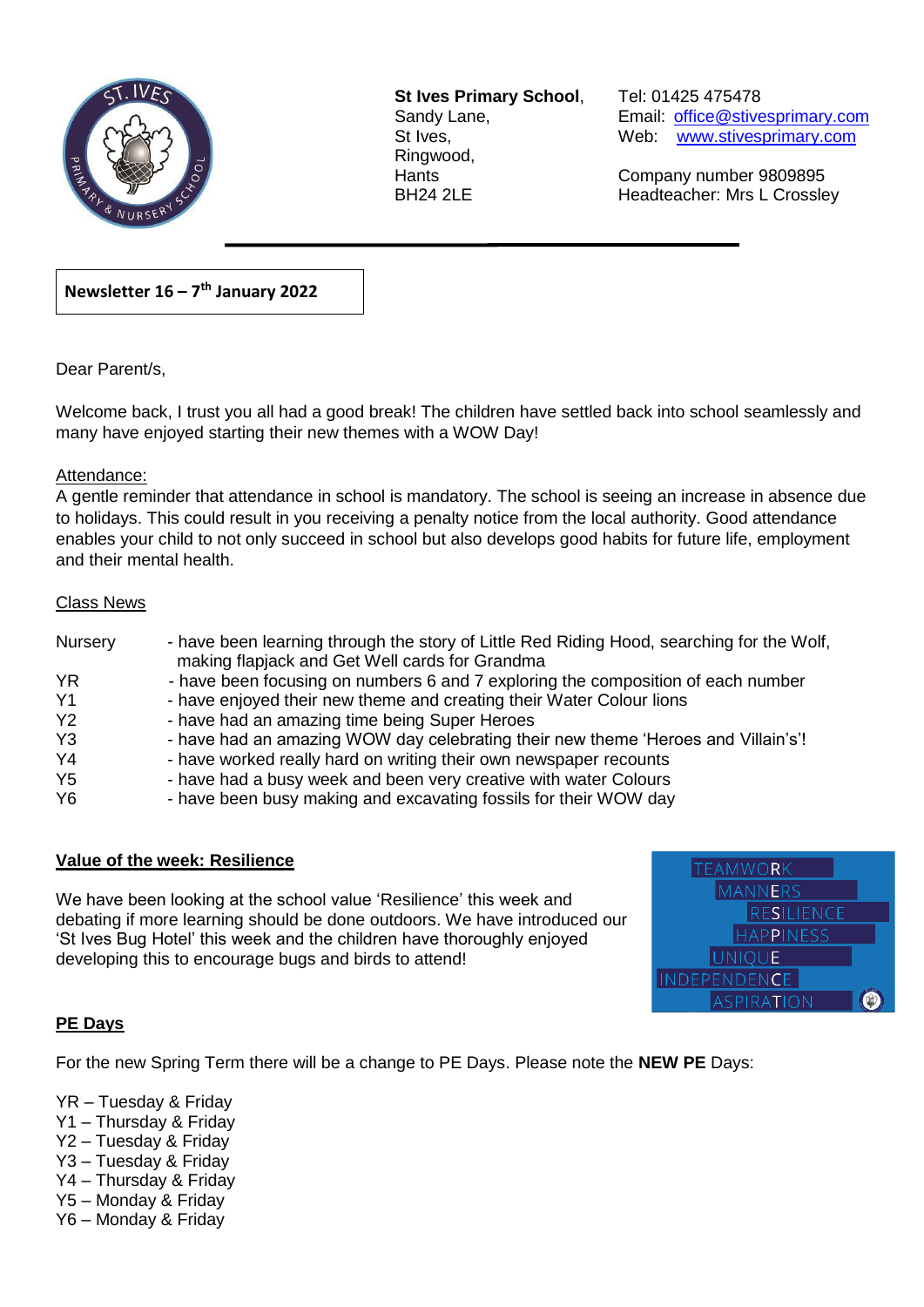#### **Covid-19**

Case numbers in school, amongst staff and children remain low, however further to my letter, guidance has changed again! From 11<sup>th</sup> January 2022 if you receive a positive LFD test you are required to isolate immediately and not have a PCR.

Measures in place:

- Ventilation in school will be monitored and we are using CO2 monitors as an indicator of where ventilation needs to be increased. Children may wish to wear a base layer under their school uniform to keep warm.
- Classrooms are sanitised regularly throughout the day
- Daytime enhanced cleaning of common touch points such as doors, light switches etc.

#### **Internet Safety**

There have so far been 19 'seasons' of Fortnite, spread across three iterations (called 'chapters') in its four years on the market. The developers' gimmick in more recent chapters has been to incorporate popular characters from other franchises – including Marvel and Star Wars – further boosting Fortnite's appeal to younger audiences. If you have a young Fortnite fan in your family, this week's guide will help you keep them safe when they play.

### **School Starters 2022**

Apply online : Dorset residents @ [www.dorsetforyou.com/school-admissions](http://www.dorsetforyou.com/school-admissions) or call 01305 221060. Hampshire residents @<http://www3.hants.gov.uk/education/admissions.htm>

### **Closing Date Starting school applications is: 15th January 2022.**

#### **Dates for Diary**

W/C 17<sup>th</sup> January – Teacher Led Clubs Start – further information will be sent out early next week.

 $18<sup>th</sup>$  and  $19<sup>th</sup>$  January – Mini Medics

4<sup>th</sup> February – NSPCC Number Day

21st – 25<sup>th</sup> February - Half Term Holiday

Yours sincerely,

 $DIFLO$ 

Mrs L Crossley Headteacher